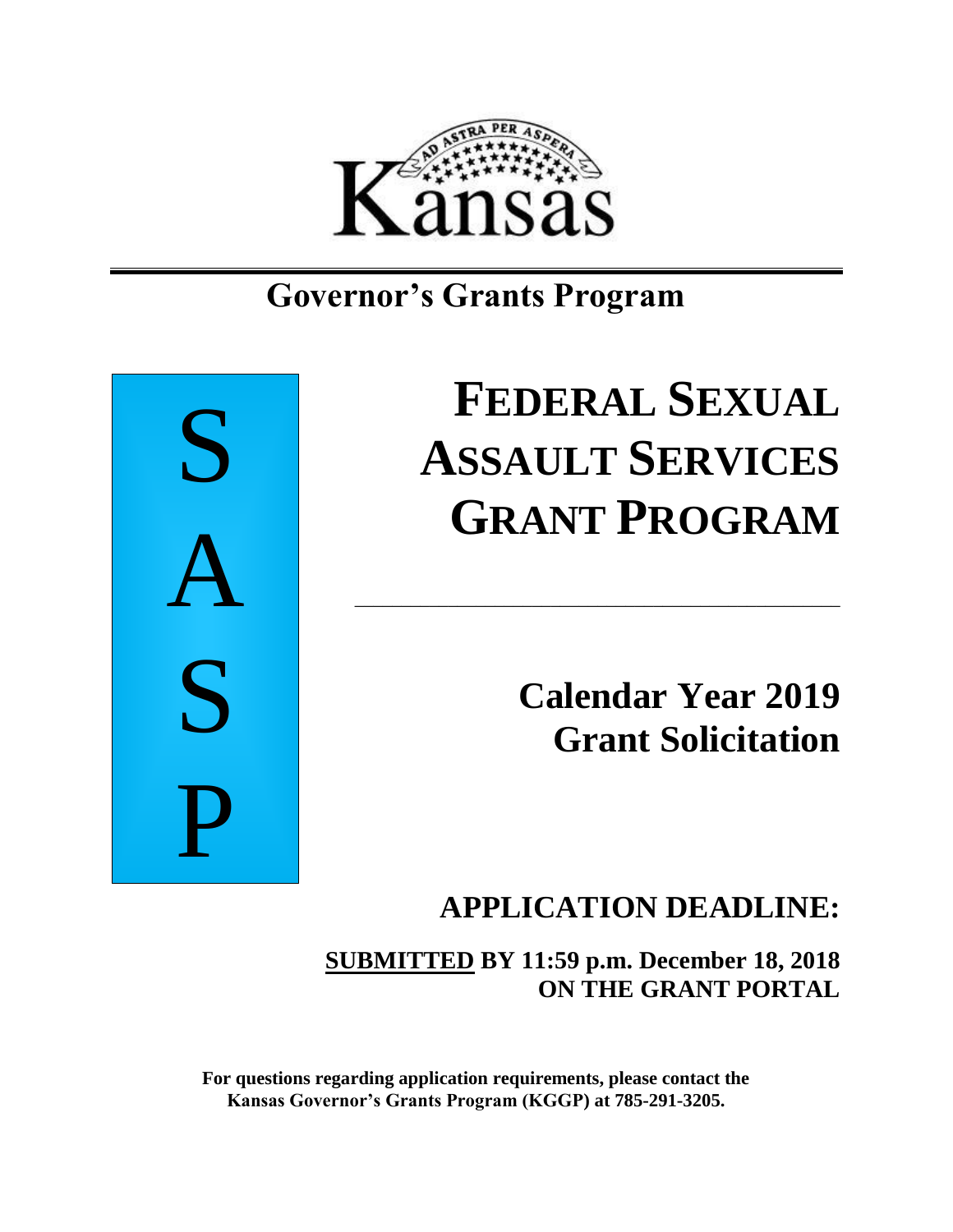## **Federal Sexual Assault Services Grant Program Guidelines**

## **Eligibility Criteria**

The following information provides guidelines for the Federal Sexual Assault Services Grant Program (SASP). The SASP is authorized by 34 U.S.C. §12511 and was created by the Federal Violence Against Women and Department of Justice Reauthorization Act of 2005, as amended by the technical amendments to that act. The purpose of SASP is to provide intervention, advocacy, accompaniment (e.g., accompanying victims to court, medical facilities, police departments), support services, and related assistance to adult, youth, and child victims of sexual assault; family and household members of sexual assault victims; and those collaterally affected by the sexual assault victimization.

This grant program recognizes the need to place increased focus on sexual assault, rape, sex trafficking, and other severe forms of trafficking in persons who have also experienced sexual assault in order to address the lack of available direct intervention and related assistance services and the unique aspects of sexual assault trauma. Women and men of all ages, as well as children, can be victims of sexual assault. The perpetrator can be a relative, acquaintance (e.g., boyfriend/girlfriend, friend, coworker, neighbor), or stranger.

To heal from the trauma, survivors often need support from family and friends, as well as critical direct intervention and related assistance provided by victim-centered social service organizations such as rape crisis centers, through 24-hour sexual assault hotlines, crisis intervention, and medical and criminal justice accompaniment. The SASP supports these services by assisting with the establishment, maintenance, and expansion of rape/sexual assault crisis centers and other nongovernmental or tribal programs dedicated to assisting those affected by sexual assault.

Available grant funds may be awarded to rape crisis centers and other nonprofit, nongovernmental organizations or tribal programs for programs and activities that provide rape and sexual assault services for the defined grant project purposes to victims without regard to the age of the individual. Organizations must serve all sexual assault victims seeking services regardless of age. As a result, providers such as child advocacy centers whose mission is to serve children, are presumed ineligible for SASP funds unless documentation can be provided to demonstrate that the organization serves all ages. Nonprofit organizations must be registered with the Kansas Secretary of State and have proof of exempt status as determined by the Internal Revenue Service.

SASP funds will be awarded to provide direct intervention and related assistance that may include:

- 24-hour crisis intervention services and referrals:
- Accompaniment and advocacy through medical, criminal justice, and social support systems, including medical facilities, law enforcement, and court proceedings;
- Crisis intervention, short-term individual and group support services, and comprehensive service coordination and supervision to assist sexual assault victims and family or household members;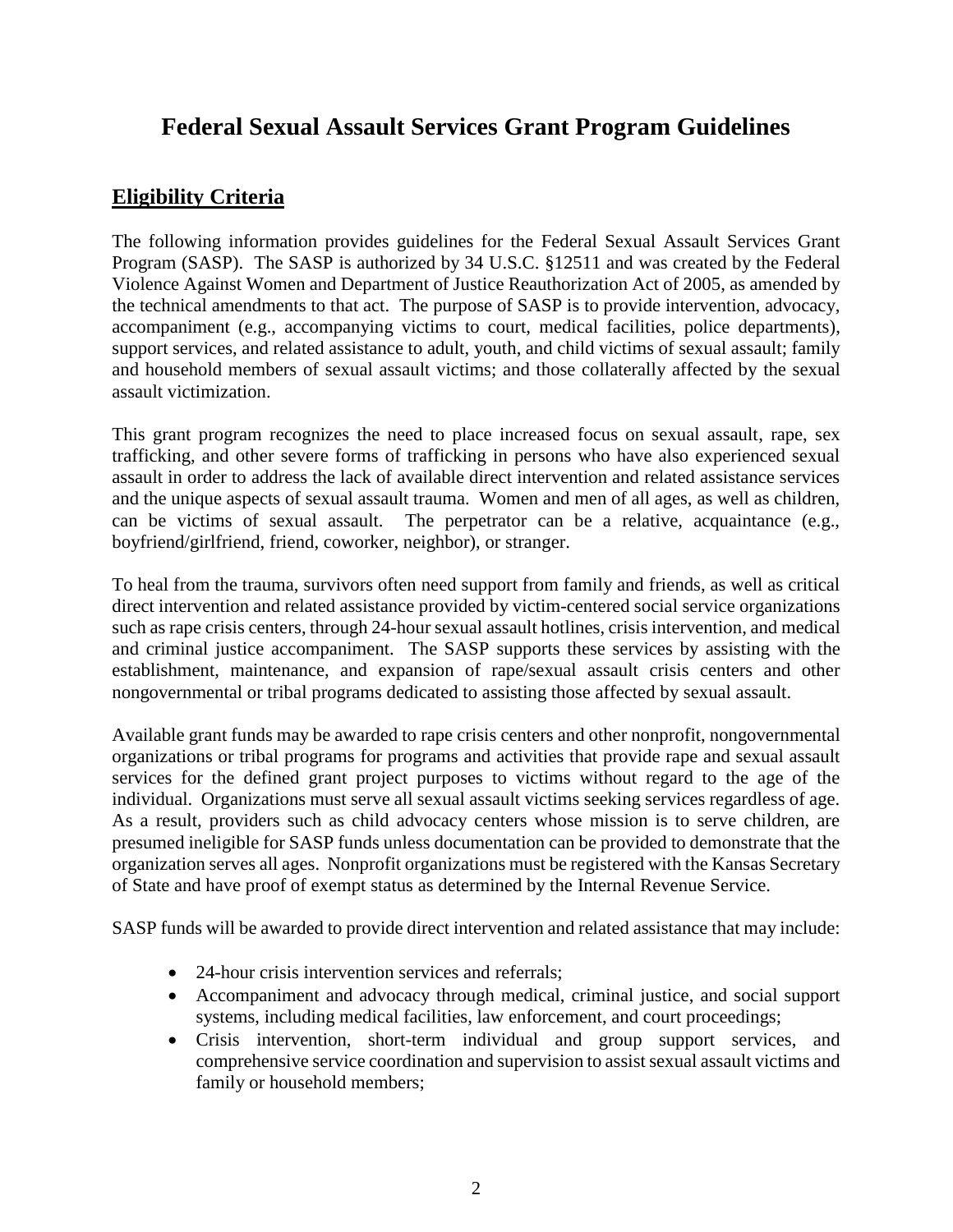- Information and referral to assist sexual assault victims and family or household members;
- Community-based, culturally specific services and support mechanisms, including outreach activities for underserved communities; and
- Development and distribution of materials regarding issues related to the services described above.

Priority will be given to applicants that are rape/sexual assault crisis centers providing direct intervention and related assistance to victims/survivors; to dual programs that provide sexual assault and domestic violence services to enhance the provision of direct intervention and related assistance services tailored for victims of sexual assault; and for projects that increase support for underserved populations. Applicants are strongly encouraged to review the [Kansas STOP](http://www.grants.ks.gov/opportunities/federal-s-t-o-p-violence-against-women-grant-(s-t-o-p-vawa))  [Violence Against Women Implementation Plan](http://www.grants.ks.gov/opportunities/federal-s-t-o-p-violence-against-women-grant-(s-t-o-p-vawa)) and consider how the proposed SASP project fits into the described Kansas priorities, approaches, and goals of the State Strategy.

Applicants are encouraged to allocate grant funds to support activities that help to ensure that individuals with disabilities and persons with limited English proficiency or are Deaf or hard of hearing have meaningful and full access to programs and services. Applicants proposing to use grant funds to create materials must ensure that they are accessible to persons with disabilities.

## **Activities That May Compromise Victim Safety**

Ensuring victim safety is a guiding principle underlying the SASP grant. Experience shows responses by the authorities may have the effect of minimizing or trivializing the offender's criminal behavior. Accordingly, consistent with the goals of ensuring victim safety while holding perpetrators accountable for the criminal conduct, applicants are strongly discouraged from proposing grant projects that include any activities that may jeopardize victim safety, deter or prevent physical or emotional healing, or allow offenders to escape responsibility for their actions. Such activities include:

- Procedures or policies that exclude victims from receiving safe shelter, advocacy services, counseling, and other assistance based on their actual or perceived age, immigration status, race, religion, sexual orientation, gender identity, mental health condition, physical health condition, criminal record, work in the sex industry, relationship to the perpetrator, or the age and/or gender of their children;
- Procedures or policies that compromise the confidentiality of information and/or privacy of persons receiving services;
- Procedures or policies that requirement victims to take certain actions in order to receive services (e.g. seek an order of protection, receive counseling, participate in couples counseling or mediation, report to law enforcement, seek civil or criminal remedies, etc.);
- Procedures or policies that fail to include conducting safety planning with victims;
- Project design and budget that fail to account for the access needs of participants with disabilities and participants who have limited English proficiency or who are Deaf or hard of hearing;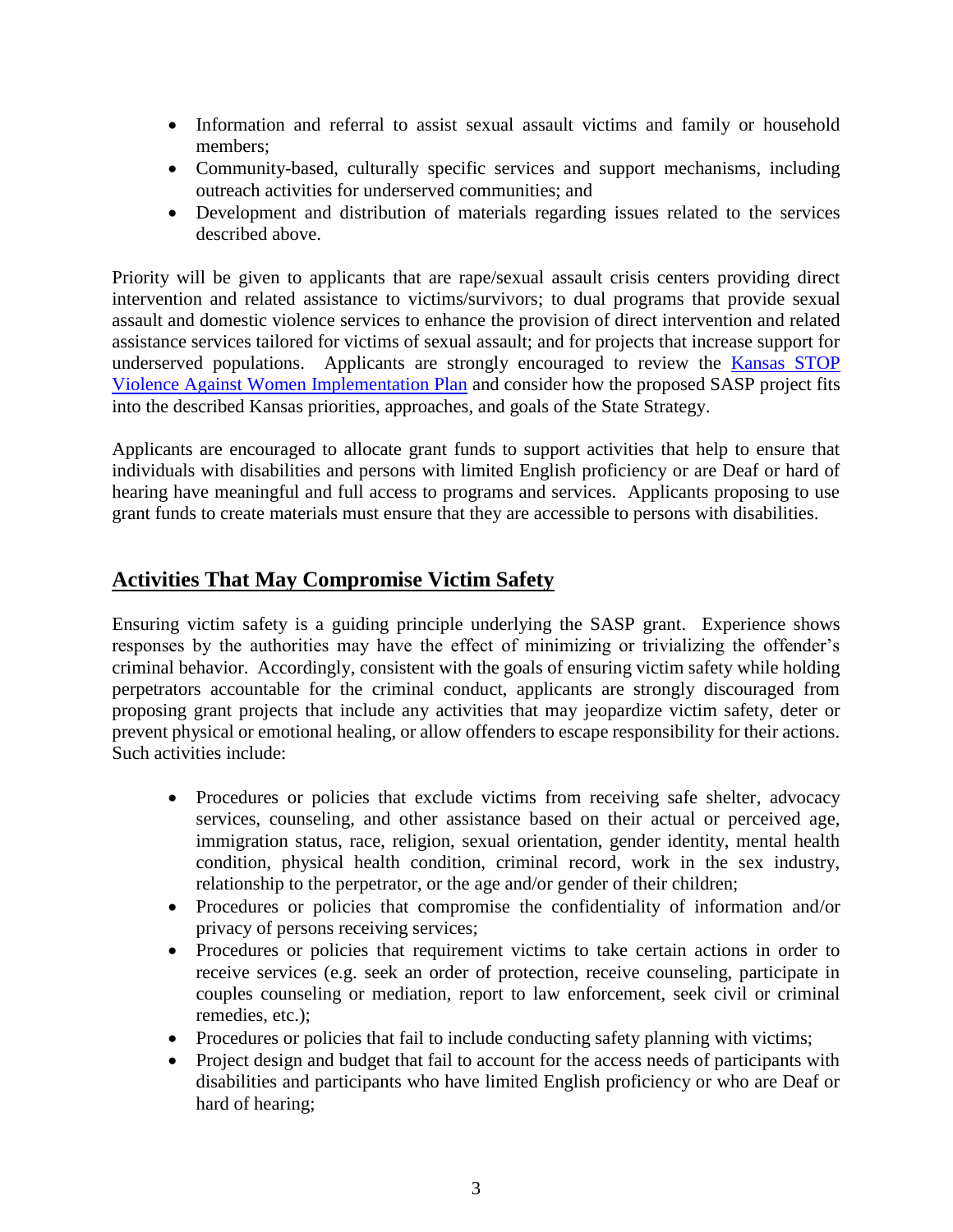- Materials that are not tailored to the dynamics of sexual assault or the culturally specific population to be served; and
- Policies that deny individuals access to services based on their relationship to the perpetrator.

## **Limitations on the Use of Funds**

The following limitations apply to the SASP grant program:

- Grant funds cannot be used for the following:
	- o Sexual assault forensic examiner (SANE) projects or programs;
	- o Sexual assault response team (SART) projects or coordination;
	- o Providing domestic violence services unrelated to sexual violence;
	- o Criminal justice-related projects or activities, including law enforcement, prosecution, courts, or forensic interviews;
	- o Prevention efforts and public education;
	- o Education programs in schools;
	- o Training of allied professionals and/or communities;
	- o Lobbying;
	- o Fundraising (including grant writing);
	- o Research projects;
	- o Construction and property/land acquisitions;
	- o Physical modifications to buildings, including minor renovations (such as painting or carpeting); and
	- o Purchase of vehicles.
- Equipment and hardware are generally unallowable unless necessary and essential to the grant project's success. To the extent practicable, all equipment purchased with grant funds must be American made and the subgrantee must retain documentation of research conducted for such products. For purposes of this application and grant program, equipment is defined as assets with a useful life of one year or more and a cost of \$500 or more.
- Grant funds shall not be used for applying for, auditing, or administering this grant; grant writing; board development; or for any training directed at any of these subject areas.
- Grant funds cannot be used to pay for magazine subscriptions, printing or disseminating agency newsletters, or membership dues or fees.
- Grant funds cannot be used as direct payment to any victim or dependent of a victim of domestic violence, dating violence, sexual assault, or stalking. The use of gift cards for victims or their dependents is not an allowable expenditure.
- Grant funds used for fringe benefit costs shall not be charged to the project at an amount exceeding the proportion of personnel costs supported by SASP grant project funds.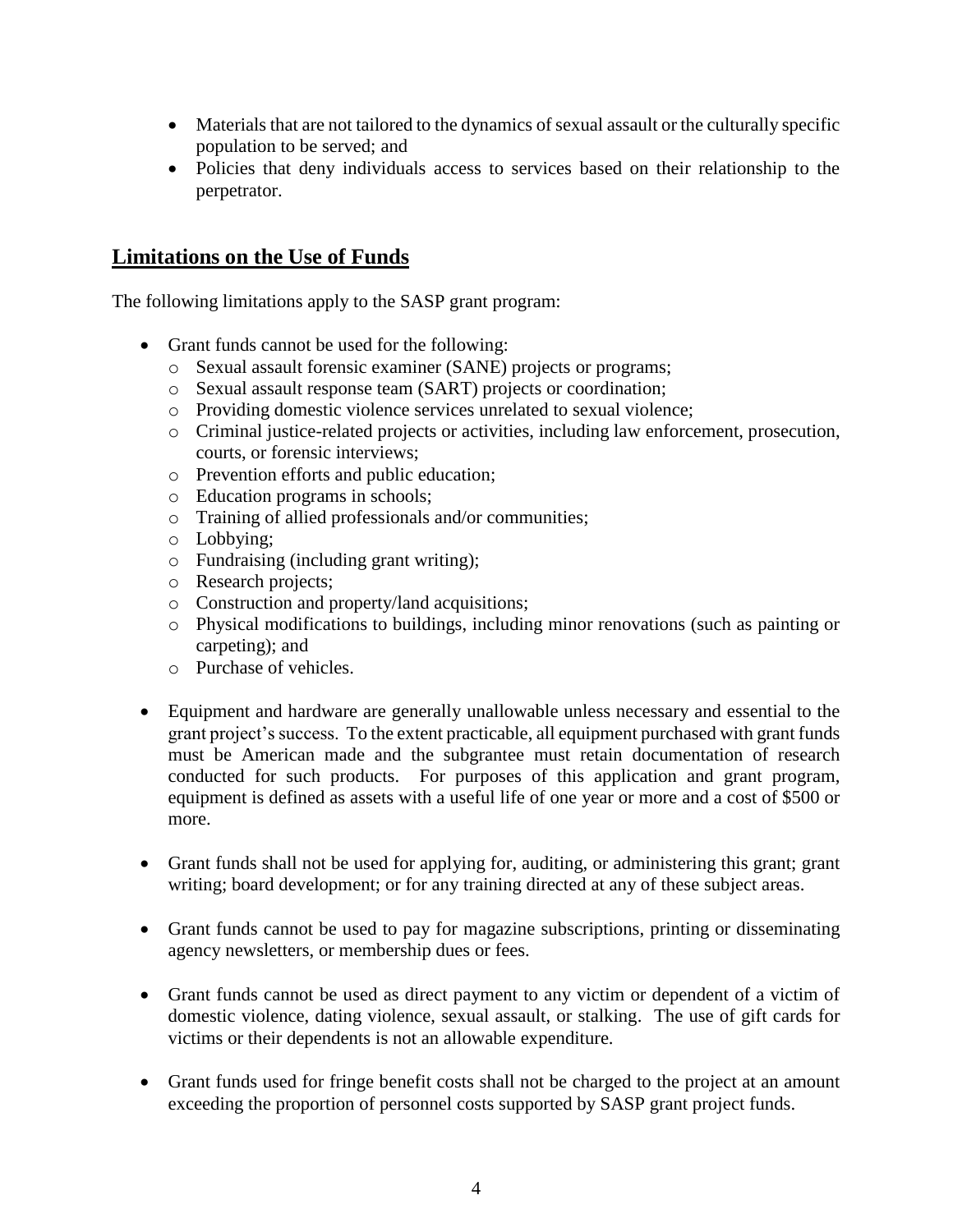- Grant funds for training or conference attendance outside the State of Kansas are generally not allowed unless necessary and essential to the grant project's success. The applicant must demonstrate that comparable training is not available in Kansas.
- Grant funds shall not be used to purchase food and/or beverages for any meeting, conference, training, or other event. No food and/or beverages can be purchased with other funds that would constitute program income for a federal grant award. This restriction does not impact direct payment of per diem amounts to staff in a travel status under the applicant's travel policy.
- Grant funds shall not be used to reimburse mileage, lodging, meal, and other travel expenses in excess of the applicant's approved policy rate or the current federal per diem rates, whichever is lower. If the applicant chooses to reimburse at a rate in excess of the current federal rate, per its agency policy, grant funds administered by the KGGP cannot be used to make up the difference.
- Construction, land and/or property acquisitions, modifications to buildings (including minor renovations such as painting or carpeting), and vehicle purchases are unallowable. This includes mortgage payments.

Misuse of grant funds may result in a range of penalties, including suspension of current and future funds, suspension or debarment from federal grants, recoupment of monies provided under a grant, and civil and/or criminal penalties.

The use of grant project funds is prohibited for grant projects that offer a low probability of improving services to victims of sexual assault as determined by fiscal and grant project compliance reviews.

## **Supplanting**

SASP funds shall be used to supplement, **not** supplant, other federal, state, or local funds that would otherwise be available for victims of sexual assault. The following guidelines should be used in determining the supplanting of funds. Although the examples provided below relate specifically to staffing scenarios, supplanting is not limited to personnel. Supplanting can occur in any budget line item if sufficient documentation cannot support that a SASP grant award has not replaced funds otherwise available for the same program or purpose.

#### **Guidance Regarding Supplanting**

**Defined:** To reduce federal, state, or local funds for an activity specifically because SASP grant funds are available (or expected to be available) to fund that same activity. SASP funds must be used to **supplement** existing federal, state, or local funds for program activities and may **not replace** federal, state, or local funds that have been appropriated or allocated for the same purpose. Additionally, SASP funds may not replace federal, state, or local funding that is required by law. In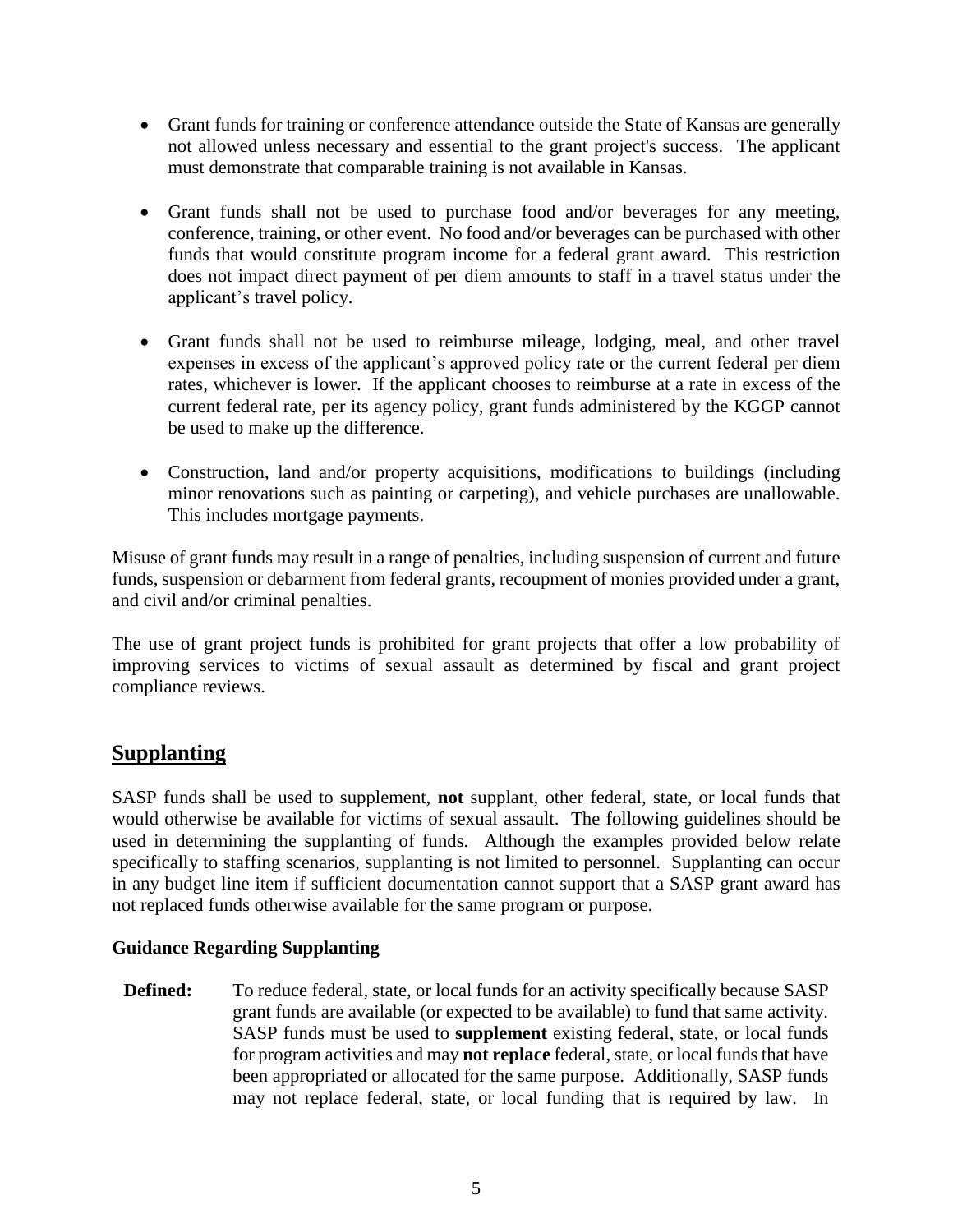instances where a question of supplanting arises, the applicant or subgrantee may be required to substantiate that the reduction in funding from other sources occurred for reasons other than the receipt or expected receipt of SASP funds.

Example 1 Organization A appropriated or otherwise secured funds in FY19 for salary and benefits for three crisis counselors. In FY19, Organization A is awarded SASP funds designated for the hiring of two additional crisis counselors. Organization A expended the SASP award as intended, and now has five crisis counselors.

> In this scenario, Organization A has used SASP funds to supplement existing funds for program activities. Thus, supplanting has **not** occurred. If any of the crisis counselors had left the organization during FY19 and Organization A did not follow established recruitment procedures to replace these counselors, or utilized SASP funding for those positions for other purposes, supplanting **would** have occurred.

Example 2 Organization B appropriated or otherwise secured funds in FY18 for salary and benefits for three crisis counselors. Due to budget projections for FY19, Organization B expects to lay off two crisis counselors (facts that Organization B is able to substantiate). In FY19, Organization B is awarded SASP funds designated for the hiring of one additional crisis counselor. At the beginning of FY19, Organization B lays off one crisis counselor and uses SASP funds to continue the salary and benefits for the other crisis counselor.

> In this scenario, Organization B will use SASP funds to pay the salary and benefits for the crisis counselor who would have been laid off but for the availability of SASP funds. Therefore, supplanting has **not** occurred.

Example 3 Organization C appropriates or otherwise secures funds in FY19 for salary and benefits for three crisis counselors. Organization C plans to use SASP funds to pay the salaries of two additional crisis counselors. Subsequently, however, Organization C opts to use two current experienced employees for this effort, and uses SASP funds to pay their salaries and benefits. In so doing, Organization C determined that the remaining employees could handle the services and did not attempt to backfill the positions.

> In this scenario, by replacing existing funds with SASP funds, supplanting **has** occurred. Although Organization C may use experienced staff to fill the new SASP-funded crisis counselor positions, use of the SASP funds has not **supplemented** funds for program activities, but has **replaced** those funds through Organization C's decision not to hire replacements for staff designated for SASP-funded activities.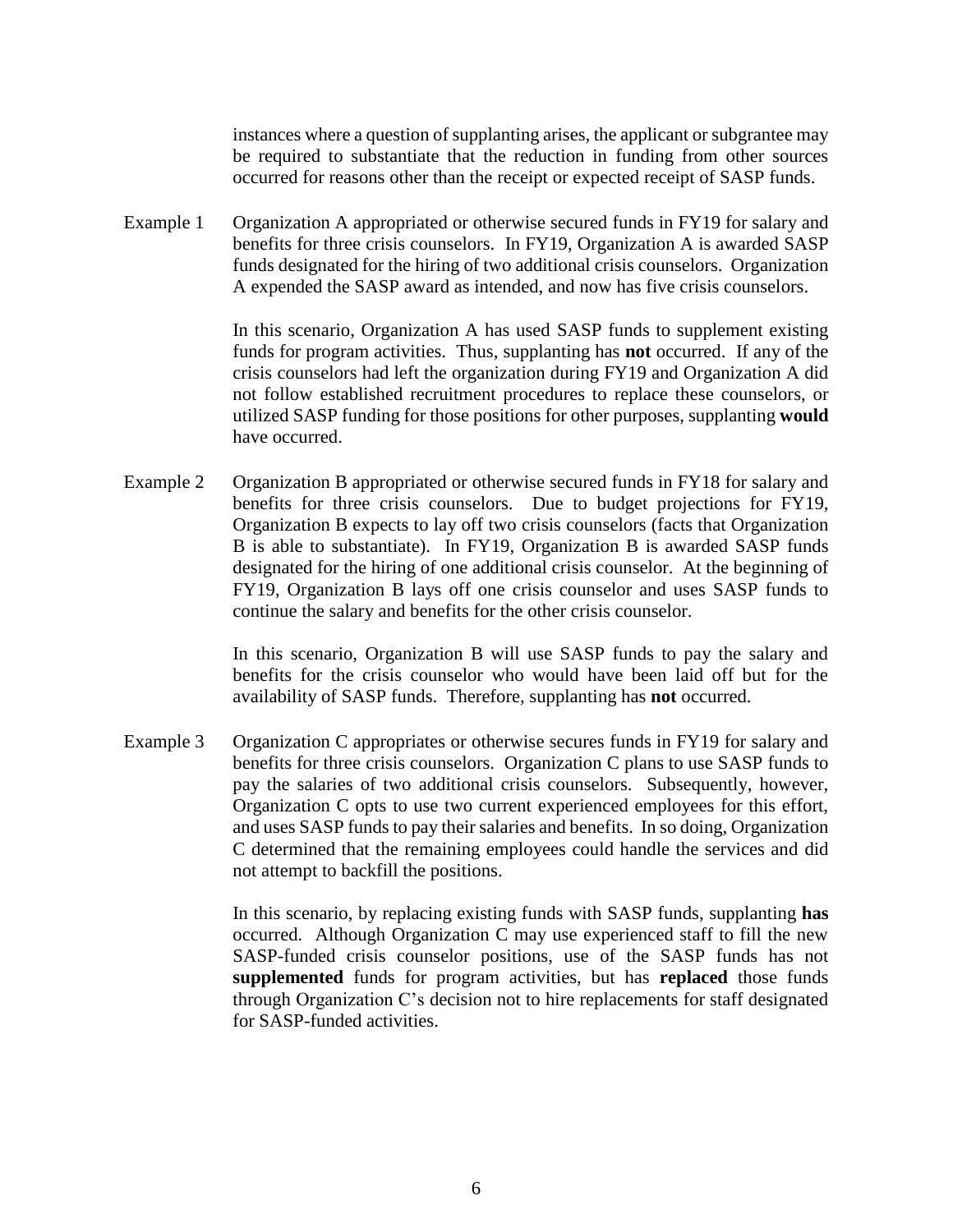## **Grant Application Deadline**

Grant applications must be submitted via the Grant Portal **by 11:59 p.m. December 18, 2018.** [Grant Portal instructions](http://grants.ks.gov/docs/default-source/how-to-guides/application-portal-instructions.pdf?sfvrsn=4) for submitting applications via the Grant Portal are provided at the [KGGP](http://www.grants.ks.gov/resources/getting-started)  [Resource page.](http://www.grants.ks.gov/resources/getting-started)

## **Funding Availability and Project Period**

The amount of funds available for grant awards is approximately **\$362,570**. Grant projects funded under SASP shall be for a period of 12 months from January 1, 2019, to December 31, 2019. Any funds not expended by December 31, 2019, must be returned to the KGGP.

## **Grant Recipient Compliance and Reporting Requirements**

If SASP grant funds are awarded to the applicant, subgrantees will be expected to comply with the SASP grant program requirements set out in the grant assurances, reporting requirements, and any requirements arising as a result of a compliance review. The KGGP will conduct a compliance review of each SASP grant award. Failure to comply with these requirements may result in suspension or termination of grant funding.

In addition, subgrantees must comply with all applicable state and federal statutes, rules, and regulations; the provisions of the Federal Office of Management and Budget (OMB) Uniform Guidance for Federal Awards, [2 C.F.R.](http://www.ecfr.gov/cgi-bin/text-idx?SID=2c6d1c9f8de1f9619110b4599d84a234&mc=true&node=pt2.1.200&rgn=div5#_top) Part 200; and the U.S. Department of Justice DOJ Grants [Financial Guide](http://ojp.gov/financialguide/DOJ/index.htm) effective edition, which includes maintaining appropriate programmatic and financial records that fully disclose the amount and disposition of SASP funds. This includes, but is not limited to:

- Financial documentation for disbursements;
- Daily time and activity records specifying time and type of service devoted to allowable SASP activities;
- Grant project files;
- Job descriptions;
- Contracts for services:
- Statistical documentation: and
- Other records that facilitate an effective audit and grant analysis for compliance.

Agencies receiving a SASP grant are required to submit the following reports:

- **EEOP** Certification must be current with the U.S. Department of Justice, Office of Justice Programs, Office of Civil Rights.
- The **Five Most Highly Compensated Officers** Certification must be submitted to open the award.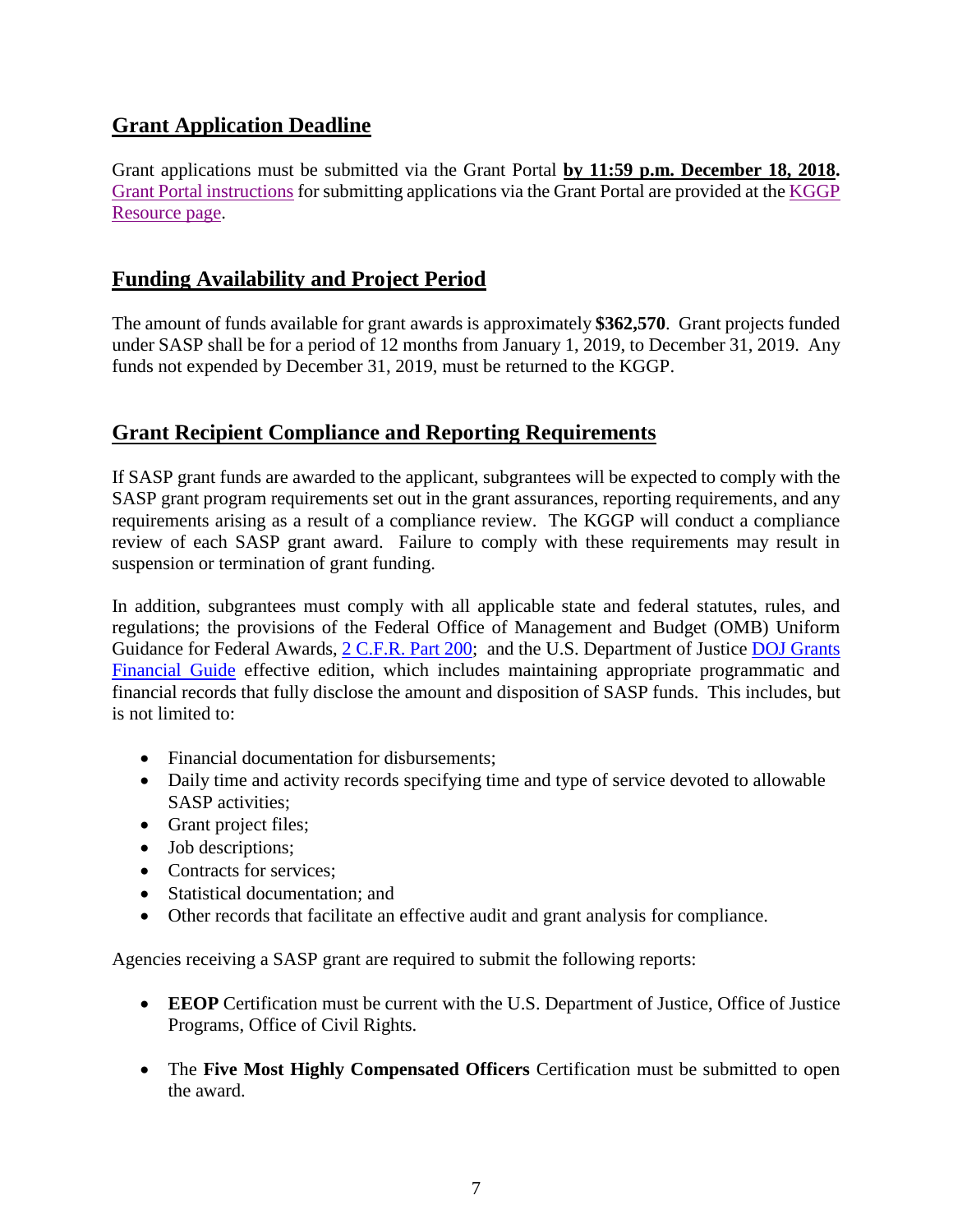- Monthly **Financial Status Report** provides fiscal information on expenditures made during the month. Monthly reimbursements are made based on these expenditure reports. These reports are due 20 calendar days after the end of each month or the first business day.
- Quarterly **Grant Project Narrative Report** provides a narrative description of the activities and services provided with grant funds. These reports are due 20 calendar days after the end of each calendar quarter or the first business day.
- The **Projection of Final Expenditures Report** is due October 20<sup>th</sup> or the first business day.
- An **Annual Progress Report** is due 20 days following the end of the grant project period.
- Any other reporting procedures that may be required by the federal government or the KGGP.

Subgrantees submitting late, incorrect, or incomplete reports will not receive payment until the next scheduled payments for grant programs. Repeatedly late reports, failure to submit reports or supporting documentation required by the grant assurances, or failure to respond to compliance review findings in the timeframe provided will result in the suspension of grant funds. The subgrantee must come into compliance with grant requirements before grant funds will be paid.

Copies of all financial and statistical supporting documentation must be maintained by the agency for a period of five years following the closeout of the grant award.

## **Review of Applications**

A grant review committee may assist the KGGP in determining grant awards for the Federal SASP grant program. Applicants will be notified via the Grant Portal of the grant award decision. Please do not call regarding the status of an application.

Each grant application will be evaluated using the following criteria:

- Applicant support of the goals and objectives of the Kansas STOP Violence Against [Women Implementation Plan;](http://www.grants.ks.gov/docs/default-source/Grant-Reports/final-ffy-2017-2020-stop-vawa-implementation-plan.pdf?sfvrsn=2)
- Record of successful implementation of services in the victim services/criminal justice field;
- Quality of any needs assessment in terms of proposed services;
- Demonstration of clear, measurable and appropriate grant project objectives and activities that are consistent with the purpose areas outlined in the grant application instructions;
- The efficacy of evaluative components, both programmatic and fiscal;
- Relevant budget information;
- Submission of all required documents and a complete application; and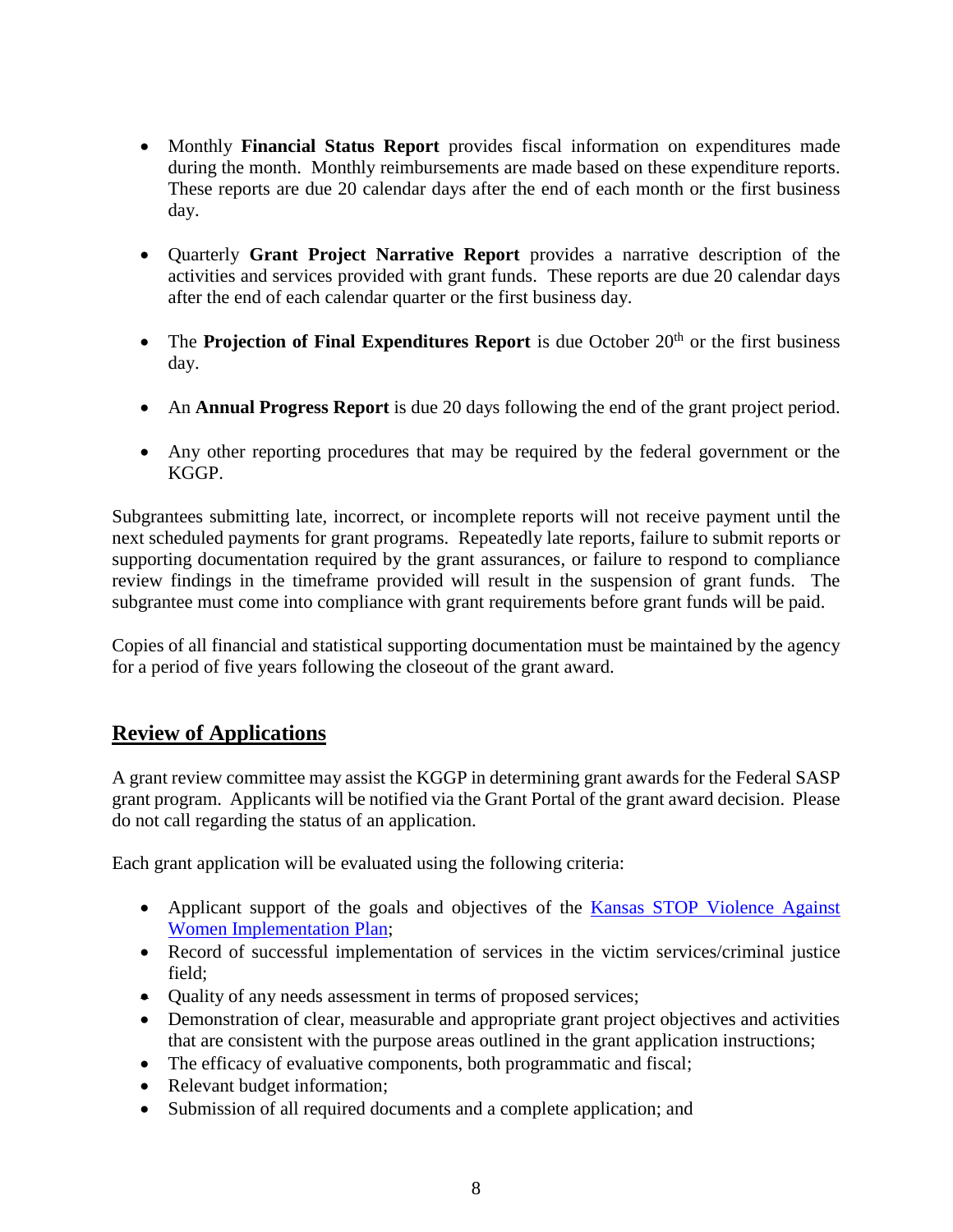• Applicant agency's ability to fulfill all of the requirements of the SASP grant program.

Applications submitted incomplete, with *any* missing components or information, will receive consideration only after all other successfully completed applications have been considered.

## **Resource and Contact Information**

Visit the [KGGP Resource page](http://www.grants.ks.gov/resources/getting-started) for more guidance on specific steps of submitting an application via the Grant Portal and for detailed [Grant Portal instructions.](http://grants.ks.gov/docs/default-source/how-to-guides/application-portal-instructions.pdf?sfvrsn=4) For technical assistance regarding the SASP grant program guidelines or application submission, contact the Kansas Governor's Grants Program at 785-291-3205.

## **What an Application Must Include**

Please read all grant requirements and instructions before completing the grant application. Submit application documents in 12 pt. Times New Roman, number the pages of the Project Narrative, and title each document filename as indicated below. Do not submit any section of the application in landscape format. Do not submit any items not specified in the instructions.

The application must include the following items:

- \_\_\_\_\_ General Information
- **\_\_\_\_\_** Project Narrative
- \_\_\_\_\_ Grant Project Budget
- \_\_\_\_\_ Agency Budgets
- Proof of  $501(c)(3)$  status
- \_\_\_\_\_ Certificate of Good Standing
- \_\_\_\_\_ Board of Directors Information

## **General Information**

Applicants must complete the General Information page online. Please note that the language provided in the "Brief Description of Proposed Grant Project" field may be utilized on public websites and documents to describe the purpose of the project and accomplishments of the grant program.

## **Project Narrative**

The following items must be included in the Project Narrative. Include each item in the order listed below and clearly label each section. The Project Narrative pages shall be numbered and shall not exceed 20 pages in length.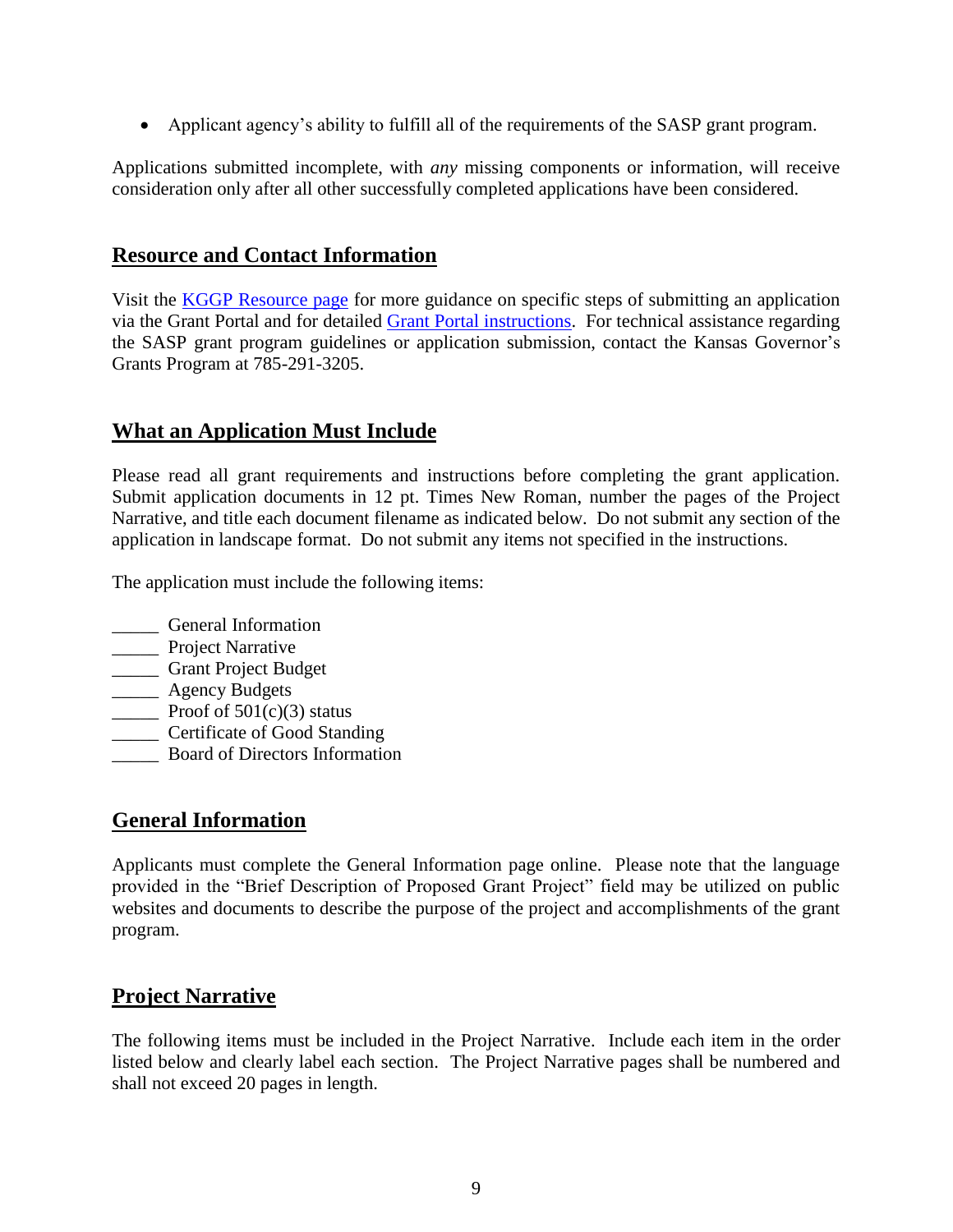#### **Prior Accomplishments**

If the applicant received a 2018 SASP grant award, describe specific agency accomplishments from the previous period that were funded, in whole or in part, by SASP grant funds. Clearly state the 2018 approved Goals and Objectives and report the actual outcomes. Applicants must utilize the following format:

*2018 Goal I – 2018 Objective 1 –* **2018 Actual Outcome -**

Provide documented evidence and anecdotal examples that show how SASP-funded goals and objectives were met or how progress was made toward achieving the stated goals and objectives. Provide statistics that document the project's performance and the timeframe represented by those statistics. Include the number of sexual assault victims served by the agency. Describe any evaluations that were conducted, explain the results, and describe how that information will be used to support and enhance the grant project.

#### **Problem Statement and Needs Assessment**

The submission of an application presumes there is a definable problem that will be addressed by the requested grant funds. Provide a detailed explanation of the problem that will be addressed, either in whole or in part, with the requested grant funds. Provide data that supports the problem to be addressed in the grant application and site the source of the data provided. Describe how the grant funds will address the problem. Describe any needs assessment that was used to develop the problem statement, such as an evaluation of agency service activity or other assessment. If the applicant is comparing local data to state or national data, include information that either establishes the need locally or describes why the local community is limited in resources to address the problem.

#### **Justification of Need for Grant Funds/Increase Request**

All applicants must provide a justification of need for the grant funds requested. This justification must tie the financial need to the described problem statement and needs assessment. If the applicant received a 2018 SASP award, explain why grant funds are needed to support the continuation of the project and why other funds are not available to sustain the project. In addition, if the applicant is requesting a new budget line item or funding increase to line items from the previous grant award, explain the need for additional funds and what additional activities and/or services will be provided. Describe how the increase to or addition of the new line item(s) is not supplanting other funds, per the definition provided on page five of this document. If the expenses are existing agency costs or activities, the non-supplanting explanation must include a description of how they were previously supported and why that support cannot continue to be utilized. The applicant must ensure that any request for additional funds outlined in the Project Narrative corresponds to the grant project budget submitted. The applicant should state whether other funds have been sought to support the program and describe the outcome of those efforts.

#### **Grant Project Goal(s) and Objectives**

State the goal(s) of the proposed grant project. This should not be the goals of the entire agency, but should be specific to the proposed SASP-supported project. However, the goals for the grant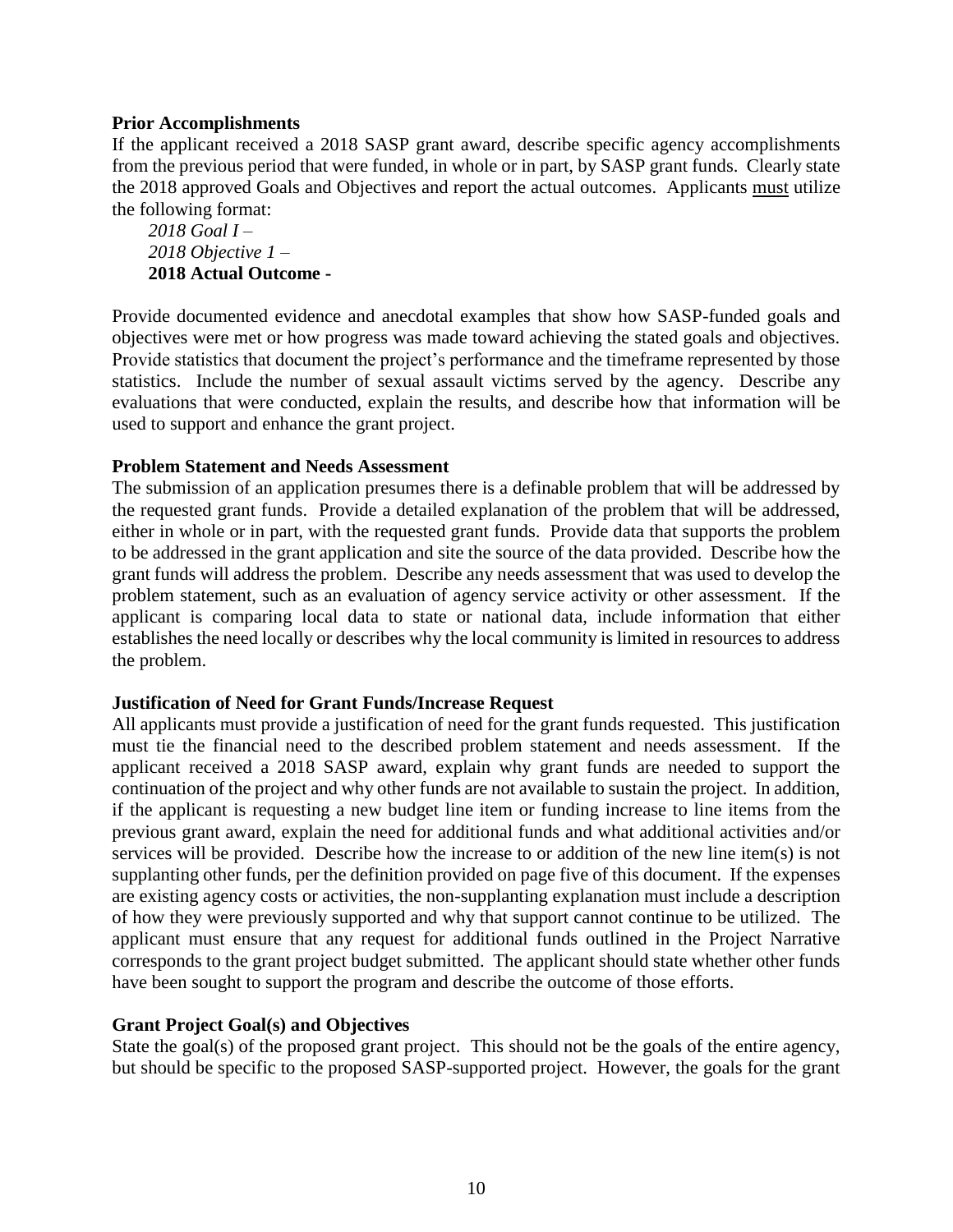project should be consistent with the mission and overall goals of the agency, as well as the results of the needs assessment.

List the objectives to be accomplished to achieve each goal listed. Objectives should be specific, measurable, realistic, and consistent with the goals of the grant project and cover a single event or outcome. Include the activities for each objective and explain how each objective will be measured. Specifically identify any evidence-based programs and/or practices being incorporated into the proposed objectives and activities. Visit the [KGGP Resource page](http://www.grants.ks.gov/resources/getting-started) for more guidance on developing goals and measurable objectives.

#### **Example (follow the format below):**

| <b>Objective</b>                                                                                                   | <b>Activities / Time Frame</b>                                                                                                                 | <b>Person Responsible</b>        |  |
|--------------------------------------------------------------------------------------------------------------------|------------------------------------------------------------------------------------------------------------------------------------------------|----------------------------------|--|
| victims served will receive<br>face to face services within<br>24 hours of contacting<br>program.                  | 1. 90% of 100 sexual assault   1. Victims will be contacted by an<br>advocate to assess their needs.<br>January 1, 2019 to December 31, 2019   | Sexual Assault<br>1.<br>Advocate |  |
| 2.<br>compiled regarding the underserved populations.<br>number of<br>victims of sexual assault.                   | Information will be $\vert$ 2. Tracking system developed to monitor $\vert$ 2. Executive Director<br>underserved   No later than April 1, 2019 |                                  |  |
| 3.<br>The number of sexual<br>assault victims served will<br>increase by 20% over last<br>year, from "XX" to "XX". | 3. Tracking of the number of victims<br>served, baseline data versus increase<br>with SASP funding.<br>January 1, 2019 to December 31, 2019    | 3. Executive Director            |  |

**Goal I:** Increase availability of direct services for victims of sexual assault.

#### **Grant Project Performance Measures and Results**

Grant recipients will be required to demonstrate how the grant project was implemented and if the project achieved the results expected based on the data collected and evaluated. Please provide the following information:

- Describe the process to be used for monitoring the implementation, progress, and outcomes of the grant project.
- Describe what data will be collected.
- Describe how the data collected will be used to ensure the success of the grant project.
- Describe the criteria that will be used to evaluate the activities and/or services provided through the proposed grant project.
- Explain how the proposed objectives will be measured and how it will be determined whether the proposed grant project is effectively and efficiently reaching the proposed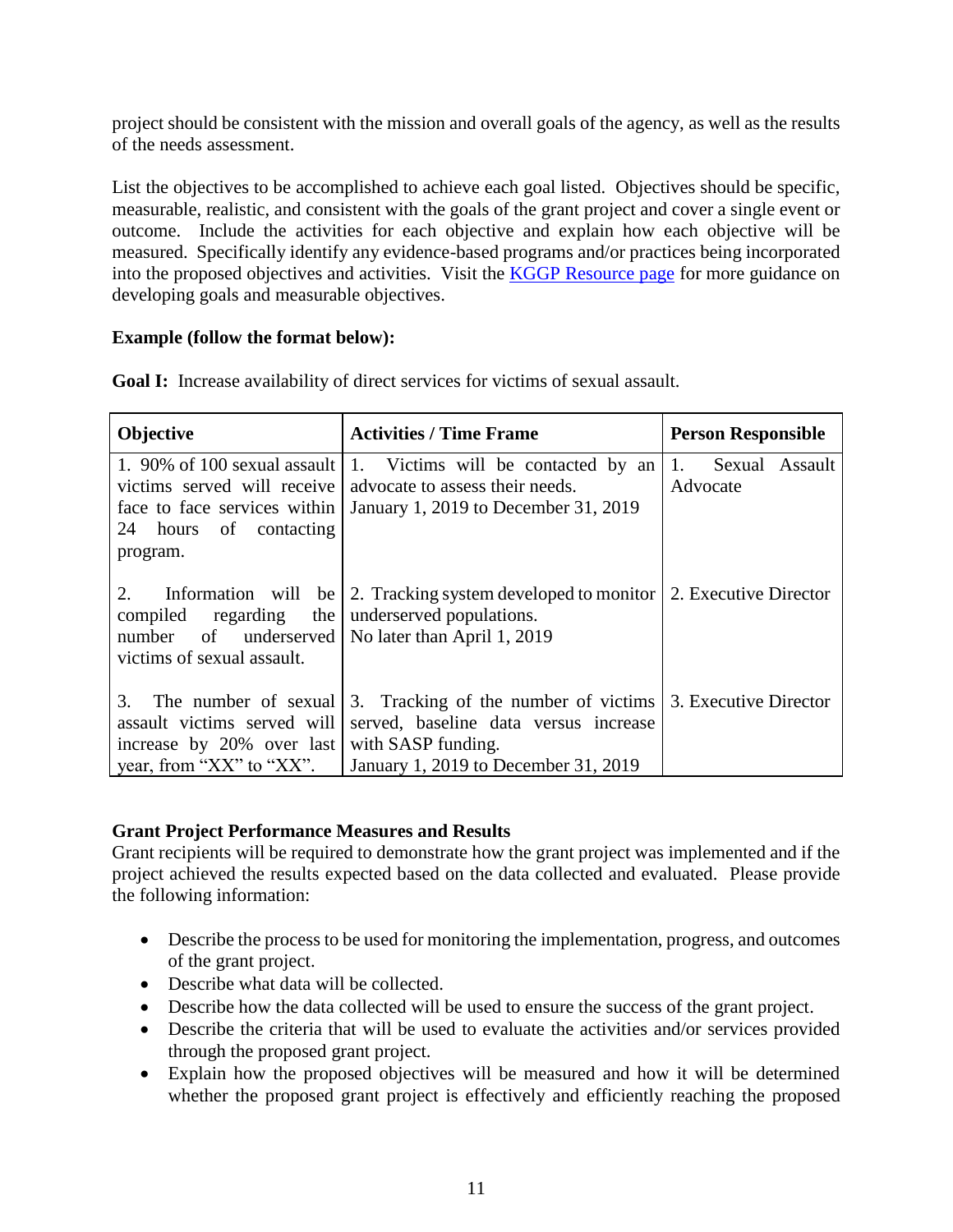goals and objectives.

• Describe what the grant project will achieve.

#### **Grant Project Staff**

Provide a list of each staff member to be funded with the grant along with staff who will be responsible for monitoring and evaluating the grant project. Include the name, title, and a brief job description for each staff listed. In addition, describe how this staffing pattern will help meet the goals of the grant project.

#### **Coordinated Community Response Information**

Grant funds are maximized when community agencies work together at all levels. Funding priority shall be given to agencies that demonstrate and maintain true collaboration. Applicants should provide the following information:

- Describe how and with what entities the applicant collaborates with or proposes to collaborate with to carry out the grant project and coordinate resources for victims of sexual assault.
- List the point of contact for each agency the applicant will collaborate with in providing services or making referrals during the grant period.
- Explain how the applicant will cooperate with law enforcement, prosecuting attorneys' offices, courts, and other governmental or nonprofit agencies.
- Describe any new collaborative efforts that the applicant will undertake during the grant period and the impact the collaboration will have on the grant project.
- Describe how collaboration with units of government and/or with organizations will maximize grant funds.
- Describe how SASP funds will fulfill a gap in service and avoid duplication of services or resources in the applicant agency, related agency, or community.

#### **Underserved Populations**

Define the underserved population identified in the applicant's service area, including those that may be underserved because of ethnic, racial or cultural background, language diversity, persons with disabilities, or geographic isolation. Use local data to support the populations identified as underserved. Provide the applicant's plan, including a description of the specific steps that will be taken by the applicant, to provide outreach and services to the underserved populations.

#### **Sustainability**

Provide a detailed description that explains what efforts are being made, or will be made, to ensure the long-term fiscal and programmatic sustainability of the project and program. The applicant must detail how the project will be funded in future years if SASP funding declines or is not available.

#### **Dissemination of Crime Victims' Rights Information**

Describe the applicant's written procedures for assisting victims of crime in seeking available crime victims' compensation benefits and informing crime victims of their rights as provided by law. The procedures must detail how victims will be informed of their statutory rights as provided in K.S.A. 74-7333 and amendments thereto.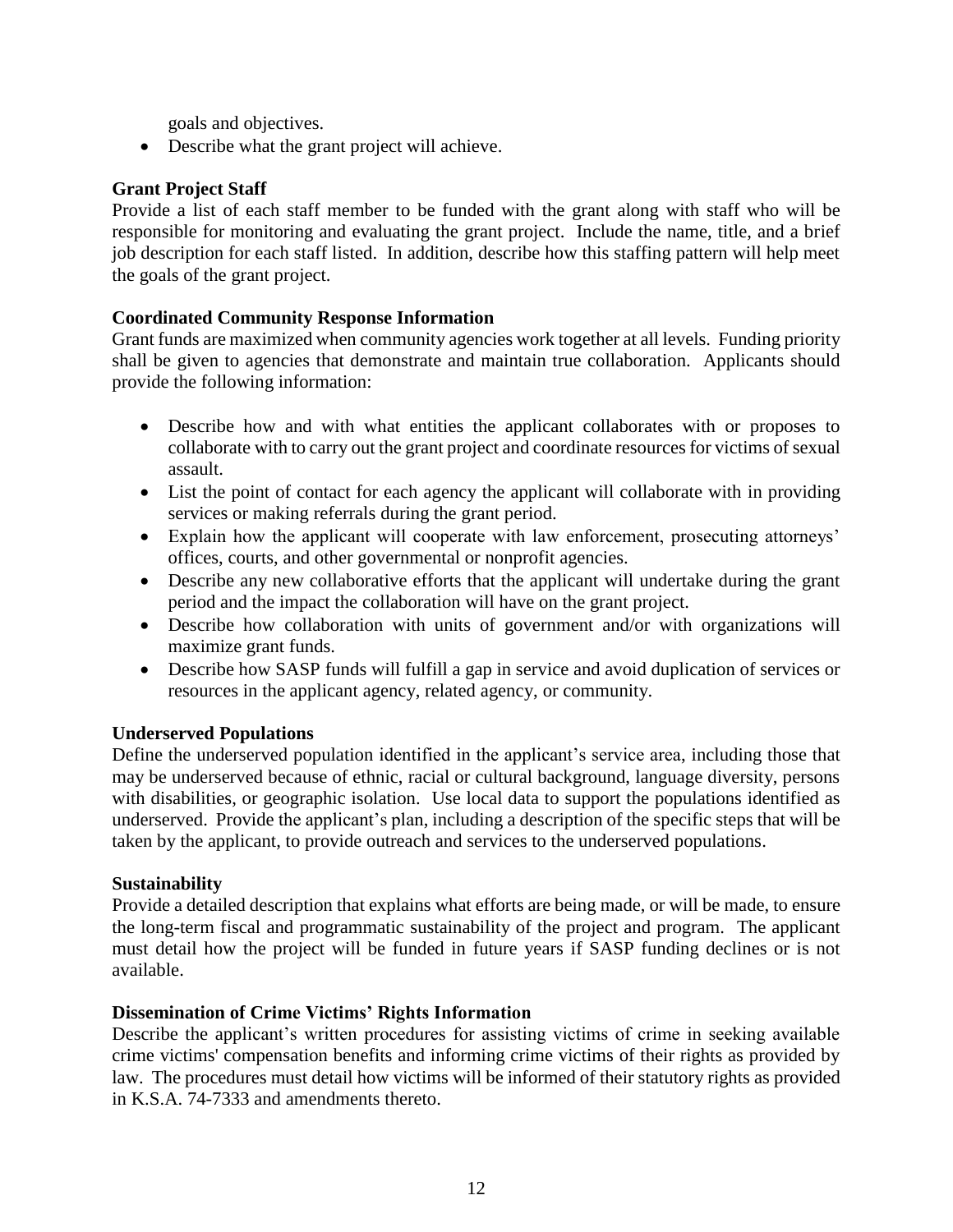#### **Civil Rights Contact Information**

Applicants must include the name, address, and telephone number of the civil rights contact person who is responsible for ensuring that all applicable civil rights requirements are met and who will act as liaison in civil rights matters.

#### **DUNS Number and SAM Registration**

Applicants must provide the agency's DUNS number and SAM expiration date. A DUNS number is a unique nine-digit sequence recognized as the universal standard for identifying and keeping track of entities receiving federal funds. The DUNS number will be used throughout the grant life cycle. Obtaining a DUNS number is a free, simple, one-time activity. Obtain one by calling 1 866-705-5711 or by [applying online.](http://www.dnb.com/us/) In addition, applicants shall ensure that the agency has an "active" status in the [U.S. System for Award Management \(SAM\)](http://www.sam.gov/) prior to submitting a SASP application.

#### **Grant Management Capacity**

In accordance with requirements described in the Federal Office of Management and Budget (OMB) Uniform Guidance for Federal Awards, 2 C.F.R. Part 200, the KGGP must assess the applicant's ability and capacity to implement the proposed SASP project in full compliance with Federal statutes, regulations, and terms and conditions of a subgrant award. Applicants must provide the following information:

- Describe the applicant's written accounting policies and procedures and how often they are updated.
- Describe the applicant's procedures for ensuring that grant funds are accounted for separately and distinctly from other sources of revenue.
- Describe the applicant's accounting system, when the current system was implemented, its level of automation, and type(s) of technology utilized; describe any manual accounting processes used to complement the system.
- Describe the applicant's procedures for monitoring the approved grant project budget and tracking expenditures at a line item level.
- Describe the applicant's internal controls for ensuring that grant project expenditures are solely for allowable and approved purposes.
- Describe the applicant's reserve and/or capacity to manage a SASP subgrant award on a reimbursement basis.
- Describe the knowledge, qualifications, experience, and training of programmatic and fiscal staff responsible for assuring grant compliance.
- Describe experience managing other grant funds awarded to the applicant agency by entities other than the KGGP, including the name of the grant program, the purpose of the program, the funder(s), the year(s) awarded, whether any monitoring was conducted by the funder(s), and what findings were cited by the funder(s).

#### **Current Audit Report**

All applicants **must** provide information in this section of the Project Narrative on when the organization's most recent financial audit was completed, who performed the audit, what period it covered, whether the applicant met the threshold for a Single Audit, and where the audit is filed.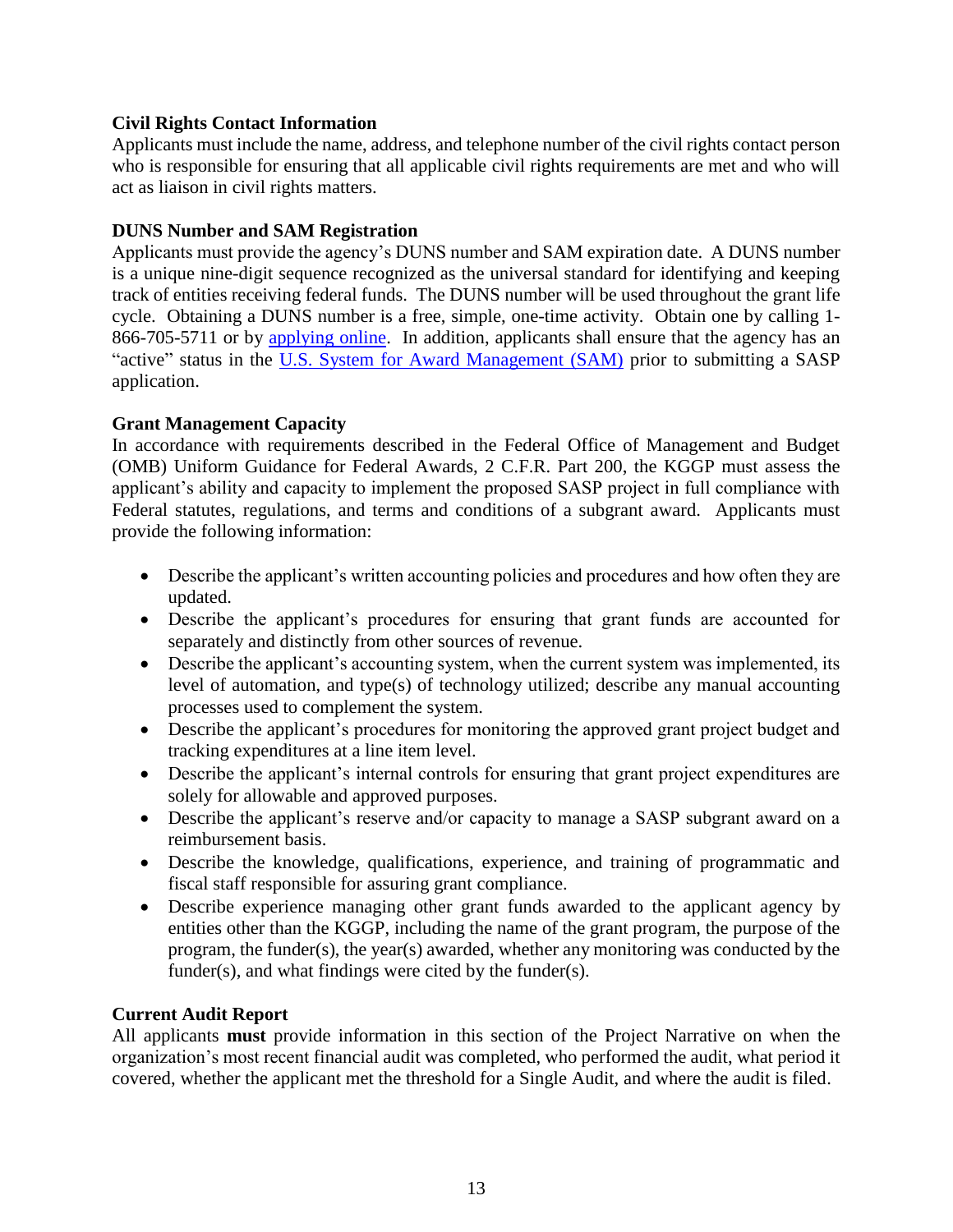Nonprofit, community, or faith-based organizations must also provide a copy of the most recent audit report, including the Single Audit report if applicable, and IRS Form 990 to the KGGP. If the KGGP has **not** previously received a copy of the nonprofit, community, or faith-based organization's most recent audit report and IRS Form 990, both items must be forwarded by U.S. Mail to: Kansas Governor's Grants Program, Landon State Office Building, 900 SW Jackson, Room 304 North, Topeka, KS 66612-1220. Include with the audit the Auditor's Letter to Management if applicable. If there are any findings and/or recommendations in the audit report or in the Letter to Management, explain how the findings and/or recommendations were, or will be, addressed by the applicant.

## **Grant Project Budget**

The applicant must submit a grant project budget that is reasonable and cost effective. All grant project-specific budget information is completed online within the provided data fields of the Grant Portal. No *grant project* budgetary documents are uploaded as part of the application.

Requested line items must be clearly linked to the proposed activities to be conducted in achieving the goals and objectives of the project. The budget must adhere to allowable costs and activities as outlined in the SASP solicitation, Federal Office of Management and Budget (OMB) Uniform Guidance for Federal Awards, 2 C.F.R. [Part 200,](http://www.ecfr.gov/cgi-bin/text-idx?SID=2c6d1c9f8de1f9619110b4599d84a234&mc=true&node=pt2.1.200&rgn=div5#_top) and the U.S. Department of Justice DOJ Grants [Financial Guide](http://ojp.gov/financialguide/DOJ/index.htm) effective edition.

A detailed calculation and brief narrative explanation must be provided in the Description field of each line item. Calculations shall clearly demonstrate how the requested amounts were derived. Personnel must be listed by the agency-assigned title for the position. Positions should be classified as "New" *only if* the requested position would be a new position for the agency. Personnel and associated fringe benefit costs must be demonstrated in terms of full compensation and the percentage of time to be devoted to the SASP grant project for each position requested. Fringe benefit costs shall not be allocated to a position at a rate exceeding the portion of personnel costs requested in the SASP Personnel category. Training events and other travel costs must be specifically identified to the extent possible. Following are examples of descriptions that might be used for line item requests. Visit the [KGGP Resource page](http://www.grants.ks.gov/resources/getting-started) for more guidance.

| Line Item                 | Amount          | Description                                                                                                                                                                                                                                            |
|---------------------------|-----------------|--------------------------------------------------------------------------------------------------------------------------------------------------------------------------------------------------------------------------------------------------------|
| Advocate                  | \$31,980        | Full-time, 40 hrs/wk; employees scheduled to receive a 5%<br>raise on July 1 <sup>st</sup> : (\$15.00/hr x 1,040 hrs) + (\$15.75 x 1,040<br>hrs)                                                                                                       |
| Advocate                  | \$23,985        | Full-time, salaried, 75% of time on project; employees<br>scheduled to receive a 5% raise on July $1^{st}$ : (\$31,200 x .5)<br>year) + $(\$32,760 \times .5 \text{ year}) \times .75 \text{ of time}$                                                 |
| Conferences/<br>Workshops | 840<br><b>S</b> | Crime Victims' Rights Conference, April 2019, Wichita:<br>(\$100 registration x 2 staff) + (200 miles x \$.50/mile x 1<br>vehicle) + $(\$90/night \ x \ 2 \text{ nights } x \ 2 \text{ staff}) + (\$30/day \ \text{meals})$<br>$x$ 3 days $x$ 2 staff) |